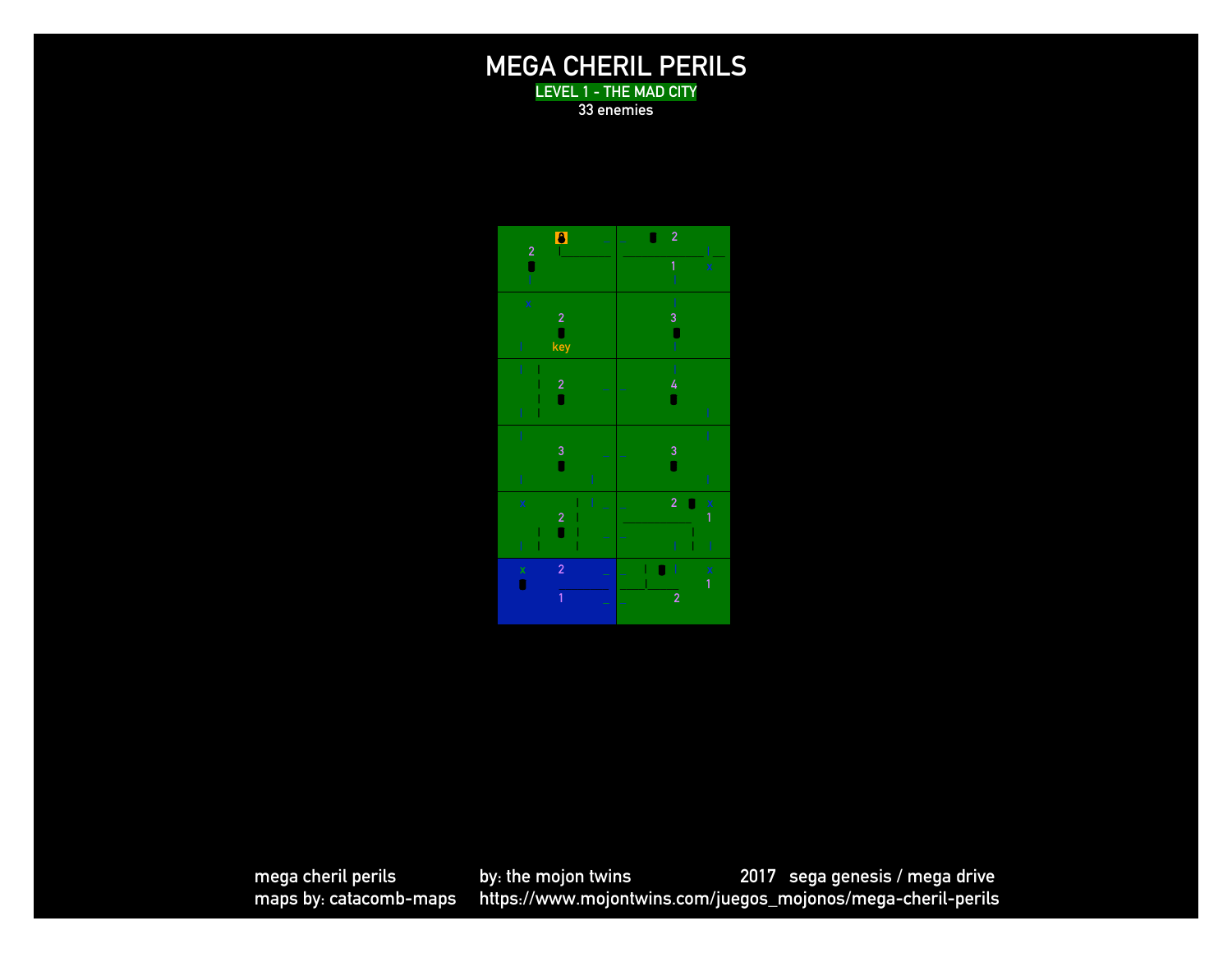# **MEGA CHERIL PERILS**

**LEVEL 2 - FACTORY CRAZE password: ↑↓AC←→B↑ 90 enemies**

| 4<br>e                | $\overline{2}$      | $\overline{2}$<br>٠              | 3                              | $\overline{2}$       | $\overline{\phantom{0}}$                 |
|-----------------------|---------------------|----------------------------------|--------------------------------|----------------------|------------------------------------------|
| $\mathbf{3}$<br>÷     | 4<br>۰              |                                  | 3<br>key                       | $\overline{2}$<br>٠  | $\overline{\mathbf{3}}$                  |
| $\frac{1}{1}$<br>÷    | $\mathbf 2$         | $\mathsf 3$                      | $\mathbf{3}$                   | 3                    | 3<br>$\overline{\bullet}$<br>$\mathsf X$ |
| $\mathbf{3}$<br>÷     | $\overline{2}$      | 3                                | $\mathbf{3}$                   | $\overline{3}$<br>÷, | $\overline{2}$<br>key                    |
|                       | $\overline{3}$<br>۰ | $\overline{2}$<br>$\blacksquare$ | $\mathbf{1}$<br>$\overline{2}$ | 1<br>$\overline{2}$  | 3                                        |
| $\mathfrak{p}$<br>key |                     | $\overline{2}$<br>kei            | $\overline{2}$                 | $\overline{1}$<br>۵  | $\mathsf{x}$<br>$\overline{2}$           |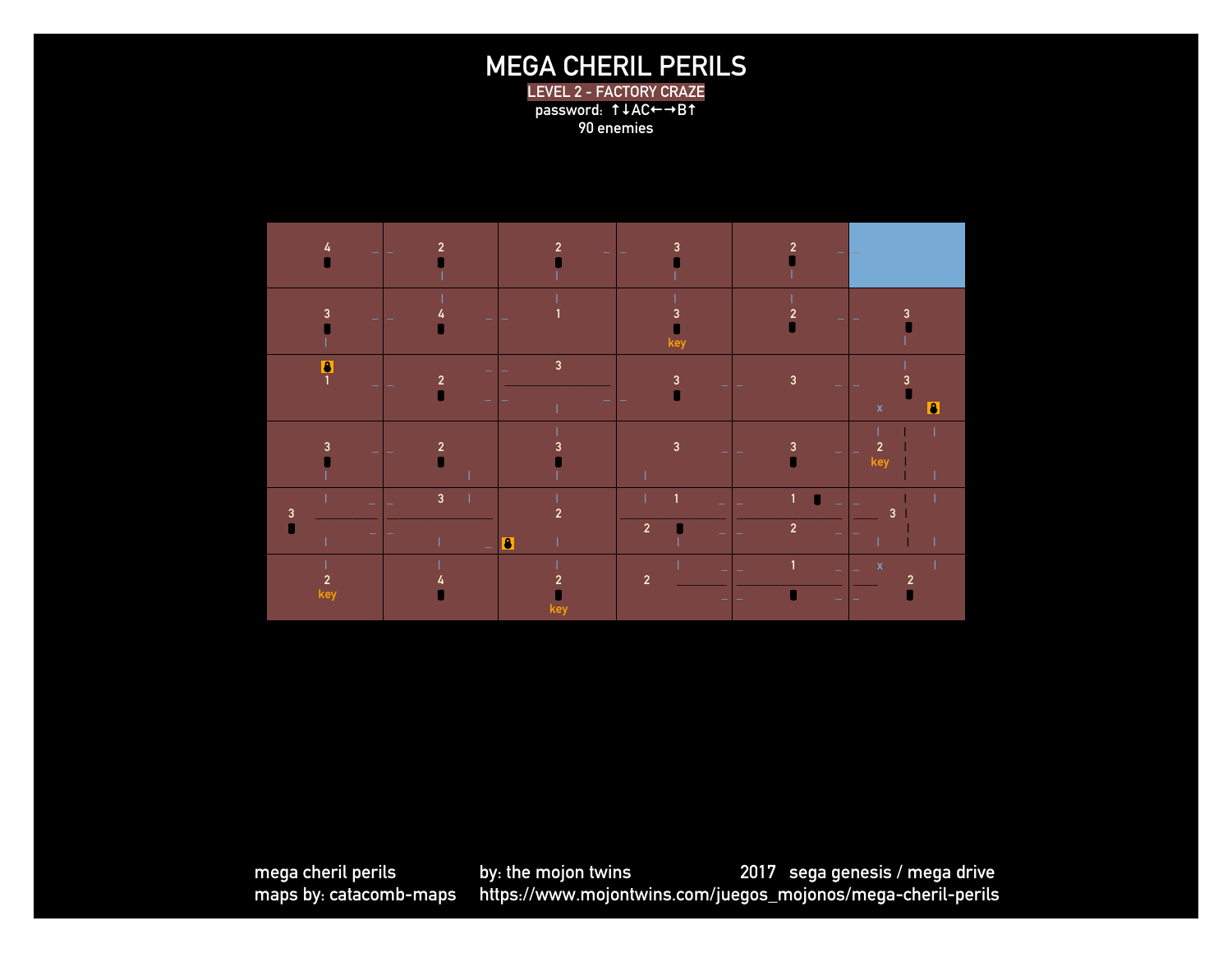### **MEGA CHERIL PERILS LEVEL 3 - UNDERGROUND**

password: BB $\rightarrow$  $\leftarrow$ CA<sup>1</sup> **90 enemies**

|                    | г |                           | $\overline{2}$    | 4<br>$\equiv$           |   |                                                    |                       |
|--------------------|---|---------------------------|-------------------|-------------------------|---|----------------------------------------------------|-----------------------|
|                    |   |                           | $\sqrt{2}$<br>key | 3<br>÷                  |   |                                                    |                       |
| $\mathbf{x}$       |   | $\overline{2}$            | ÷                 | $\bar{\mathbf{x}}$<br>÷ |   |                                                    |                       |
| $\mathbf{x}$       |   |                           | ÷                 | $\overline{3}$<br>÷     |   | $\overline{\phantom{a}}$<br>d                      | $\bar{\mathsf{k}}$ ey |
| key<br>$\mathbf x$ |   | $\overline{2}$<br>Ø<br>u, | $\overline{2}$    | $\overline{2}$          | ÷ | $\bullet$<br>$\blacksquare$<br>$\overline{2}$<br>O |                       |
|                    |   | Ξ.                        | $\overline{2}$    | $\overline{2}$          | 3 |                                                    | key                   |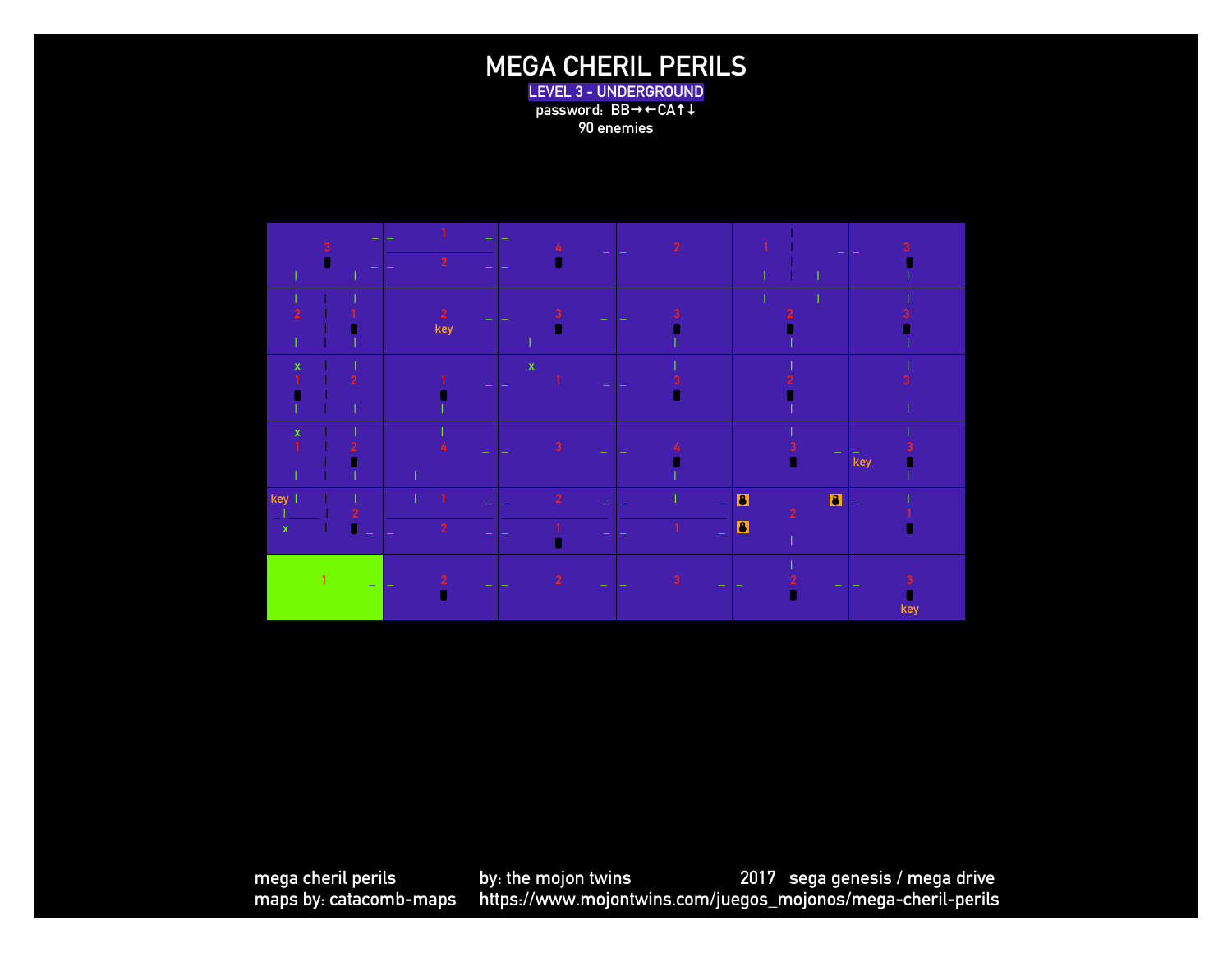## **MEGA CHERIL PERILS**

**LEVEL 4 - THIS IS NOT REAL password: ABC↓↓↑C→ 33 enemies**